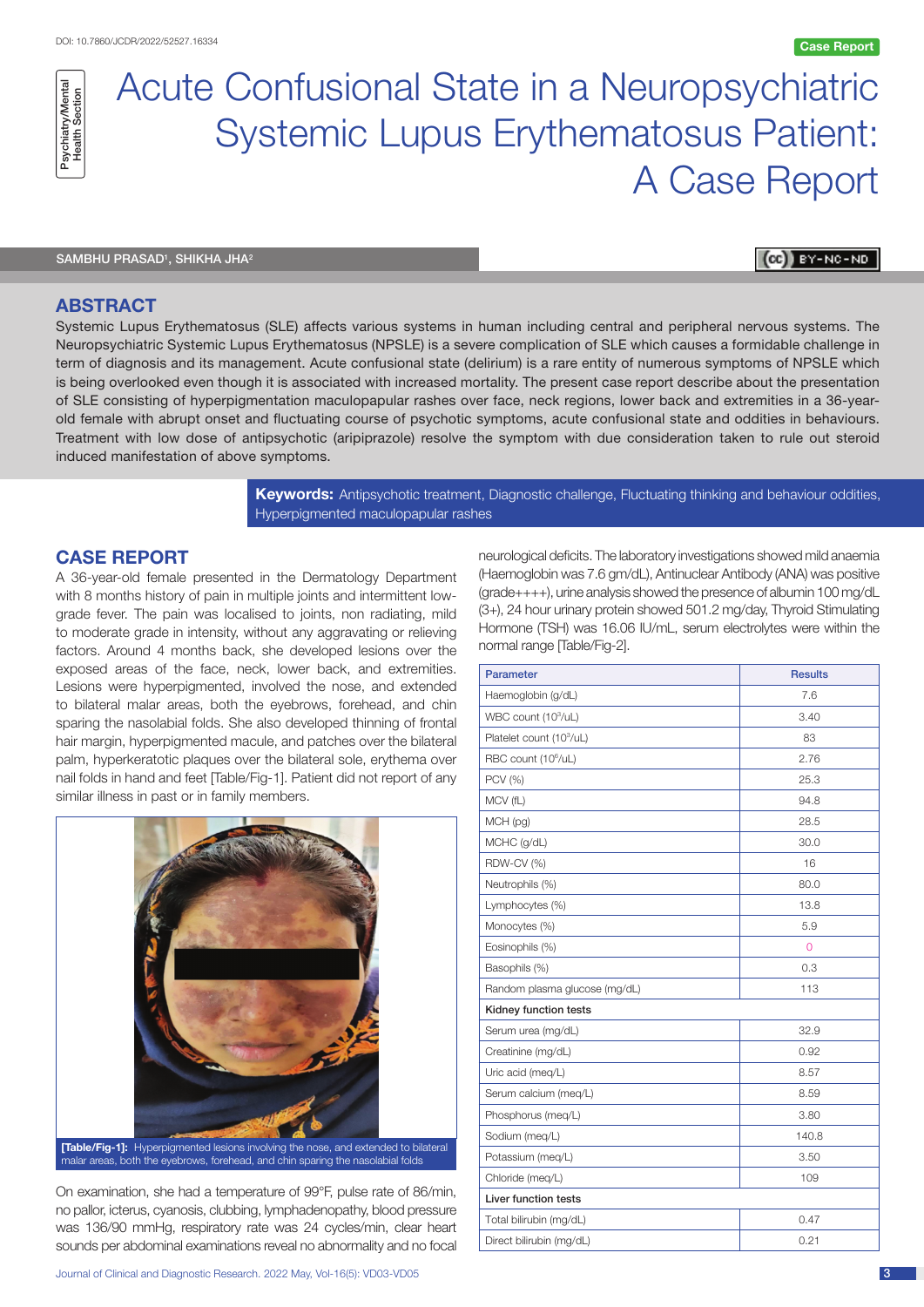| Indirect bilirubin (mg/dL)                                                                                                                                                                                                                                                                                                                                                                                                                                                                                                                                   | 0.26            |  |
|--------------------------------------------------------------------------------------------------------------------------------------------------------------------------------------------------------------------------------------------------------------------------------------------------------------------------------------------------------------------------------------------------------------------------------------------------------------------------------------------------------------------------------------------------------------|-----------------|--|
| ALT/SGPT (U/L)                                                                                                                                                                                                                                                                                                                                                                                                                                                                                                                                               | 64.2            |  |
| AST/SGOT (U/L)                                                                                                                                                                                                                                                                                                                                                                                                                                                                                                                                               | 84.8            |  |
| ALP (U/L)                                                                                                                                                                                                                                                                                                                                                                                                                                                                                                                                                    | 165.0           |  |
| Total protein (g/dL)                                                                                                                                                                                                                                                                                                                                                                                                                                                                                                                                         | 6.36            |  |
| Albumin (g/dL)                                                                                                                                                                                                                                                                                                                                                                                                                                                                                                                                               | 3.00            |  |
| Globulin (g/dL)                                                                                                                                                                                                                                                                                                                                                                                                                                                                                                                                              | 3.35            |  |
| A/G ratio (g/dL)                                                                                                                                                                                                                                                                                                                                                                                                                                                                                                                                             | 0.90            |  |
| <b>Thyroid function tests</b>                                                                                                                                                                                                                                                                                                                                                                                                                                                                                                                                |                 |  |
| FT3 (pmol/L)                                                                                                                                                                                                                                                                                                                                                                                                                                                                                                                                                 | 4.02            |  |
| FT4 (pmol/L)                                                                                                                                                                                                                                                                                                                                                                                                                                                                                                                                                 | 11.97           |  |
| TSH (IU/mL)                                                                                                                                                                                                                                                                                                                                                                                                                                                                                                                                                  | 16.06           |  |
| Urine examination                                                                                                                                                                                                                                                                                                                                                                                                                                                                                                                                            |                 |  |
| Volume                                                                                                                                                                                                                                                                                                                                                                                                                                                                                                                                                       | 30 mL           |  |
| Colour                                                                                                                                                                                                                                                                                                                                                                                                                                                                                                                                                       | Pale yellow     |  |
| Appearance                                                                                                                                                                                                                                                                                                                                                                                                                                                                                                                                                   | Clear           |  |
| Odour                                                                                                                                                                                                                                                                                                                                                                                                                                                                                                                                                        | Aromatic Yellow |  |
| Specific gravity                                                                                                                                                                                                                                                                                                                                                                                                                                                                                                                                             | 1.020           |  |
| Reaction/pH                                                                                                                                                                                                                                                                                                                                                                                                                                                                                                                                                  | 6.0             |  |
| Protein/Albumin                                                                                                                                                                                                                                                                                                                                                                                                                                                                                                                                              | 3+, 100 mg/dL   |  |
| Reducing sugar                                                                                                                                                                                                                                                                                                                                                                                                                                                                                                                                               | nil             |  |
| Ketone bodies                                                                                                                                                                                                                                                                                                                                                                                                                                                                                                                                                | nil             |  |
| <b>Bilirubin</b>                                                                                                                                                                                                                                                                                                                                                                                                                                                                                                                                             | nil             |  |
| Urobilinogen                                                                                                                                                                                                                                                                                                                                                                                                                                                                                                                                                 | $0.2E$ .U/dL    |  |
| Nitrite                                                                                                                                                                                                                                                                                                                                                                                                                                                                                                                                                      | Absent          |  |
| Microscopic examination                                                                                                                                                                                                                                                                                                                                                                                                                                                                                                                                      |                 |  |
| <b>WBC</b>                                                                                                                                                                                                                                                                                                                                                                                                                                                                                                                                                   | nil             |  |
| <b>RBC</b>                                                                                                                                                                                                                                                                                                                                                                                                                                                                                                                                                   | nil             |  |
| Epithelial cells                                                                                                                                                                                                                                                                                                                                                                                                                                                                                                                                             | $2 - 3$         |  |
| Urine fat globules                                                                                                                                                                                                                                                                                                                                                                                                                                                                                                                                           | nil             |  |
| Casts                                                                                                                                                                                                                                                                                                                                                                                                                                                                                                                                                        | nil             |  |
| 24 hour urinary protein                                                                                                                                                                                                                                                                                                                                                                                                                                                                                                                                      | 501.2 mg/day    |  |
| [Table/Fig-2]: MRI Findings-Tiny diffusion bright foci in bilateral centrum semi ovale<br>and parietal lobe gyri which was suggestive of vasculitis, reversible vasoconstrictive.<br>APLA Profile-negative; ANA Titre-1: 80; Grade-++++; WBC: White blood cell; RBC: Red blood<br>cell; PCV: Packed cell volume; MCV: Mean corpuscular volume; MCH: Mean corpuscular<br>haemoglobin; MCHC: Mean cell haemoglobin concentration; RDW-CV: Red cell distribution<br>width-coefficient of variation; AST: Aspartate aminotransferase; ALT: Alanine transaminase; |                 |  |

She was diagnosed with Systemic Lupus Erythematosus (SLE) with lupus nephritis and admitted to the Dermatology Ward for initiating immunosuppressive therapy including three consecutive days of intravenous methylprednisolone pulses (1,000 mg/day for three days). Followed by oral prednisone 0.5 mg/kg/day for 4 weeks and the dose was further tapered by 5 mg every other day each week to a dose of 0.25 mg/kg every other day or the minimal dose required to control extrarenal disease [1]. On the second day of admission, she developed a low-grade fever, pain during swallowing food with a sudden change in behaviour (shouting, running, restlessness, making odd hand and facial gestures) for which psychiatric consultation was done. Pulse therapy was stopped due to the suspicion of steroid-induced psychosis and she was started on hydroxychloroquine 200 mg BD, azathioprine 50 mg BD, thyroxin 50 microgram/day, paracetamol 650 mg for control of pain.

SGPT: Serum glutamic pyruvic transaminase; SGOT: Serum glutamic oxaloacetic transaminase

On detailed evaluation by the Psychiatry team, she expressed suspicion of being mocked by villagers due to her skin lesions 10 days before getting admitted. For the last 2 days, she expressed her suspicion and fear of being killed by the people in the ward which was contrary to any evidence, had a fluctuating orientation to time, place, and person, showed hypervigilant behaviour, with worsening of symptoms in the evening. She had perplexed affect, incoherent speech and her thought content revealed persecutory

delusion, fleeting in nature, and had a perceptual abnormality in the form of auditory hallucination commenting type with impaired recent and immediate memory. She was pre morbidly well-adjusted and had no significant past or contributory family history. She denied being treated for her psychiatric or medical conditions elsewhere. Diagnosis of delirium was made on basis of the above findings as per 10<sup>th</sup> revision of the International Classification of Mental and Behaviour Disorders (ICD-10) [2]. Magnetic Resonance Imaging (MRI) of the brain was advised for identification of lesions associated with Neuropsychiatric Systemic Lupus Erythematosus (NPSLE) (like infarcts or myelopathy) and other differential disorders (like tumours or infections) which showed tiny diffusion bright foci in bilateral centrum semi ovale and parietal lobe gyri suggestive of vasculitis, reversible vasoconstrictive changes [Table/Fig-3].



**[Table/Fig-3]:** Magnetic Resonance Imaging (MRI) findings-Tiny diffusion bright foci in bilateral centrum semi ovale and parietal lobe gyri which was suggestive of vasculitis, reversible vasoconstrictive changes.

Treatment was started with haloperidol 5 mg in divided doses which was gradually increased to 10 mg. There was an improvement in orientation and behavioural changes. After 1 week, her psychotic symptoms subsided. During treatment she developed tremors in tongue and hand, had decreased eye blinking, masked facies, rigidity and decreased arm swing during walking. On suspicion of Extra Pyramidal Symptoms (EPS) due to haloperidol, the dose was reduced to 5 mg/day and she was switched to aripiprazole 7.5 mg/day. After control of psychotic symptoms, she was given pulse therapy with dexamethasone 80 mg, and cyclophosphamide 500 mg for 3 consecutive days. When she did not have any active psychiatric symptoms, she was discharged on hydroxychloroquine 200 mg BD, azathioprine 50 mg OD, thyroxin 50 mcg/day and aripiprazole 7.5 mg/day which was tapered and stopped within 1 week. She was maintaining well during subsequent follow-up which was done initially weekly for a month then fortnightly and increased to monthly intervals.

### **DISCUSSION**

The acute confusional state is one of the rare manifestations of NPSLE and it is associated with increased morbidity and mortality [3]. The prevalence of acute confusional state in SLE reported to be round 4-7% [4,5]. It is a diffuse neurological dysfunction that is equivalent to delirium in the Diagnostic and Statistical Manual of Mental Disorders-Fifth Edition (DSM-5) and varies widely from mild confusion and disturbed attention to profound disorganisation with agitation and hallucinations [6]. It occurs due to Central Nervous System (CNS) infection, metabolic changes, alteration of drug treatment etc., especially corticosteroids [7]. Here, authors reported a case of delirium with SLE and discuss the challenges in its diagnosis and management.

There are many similar studies which found that identification of acute confusional state and differentiating it from psychosis in SLE remains a challenge and it also affects its management. Similarly, they also